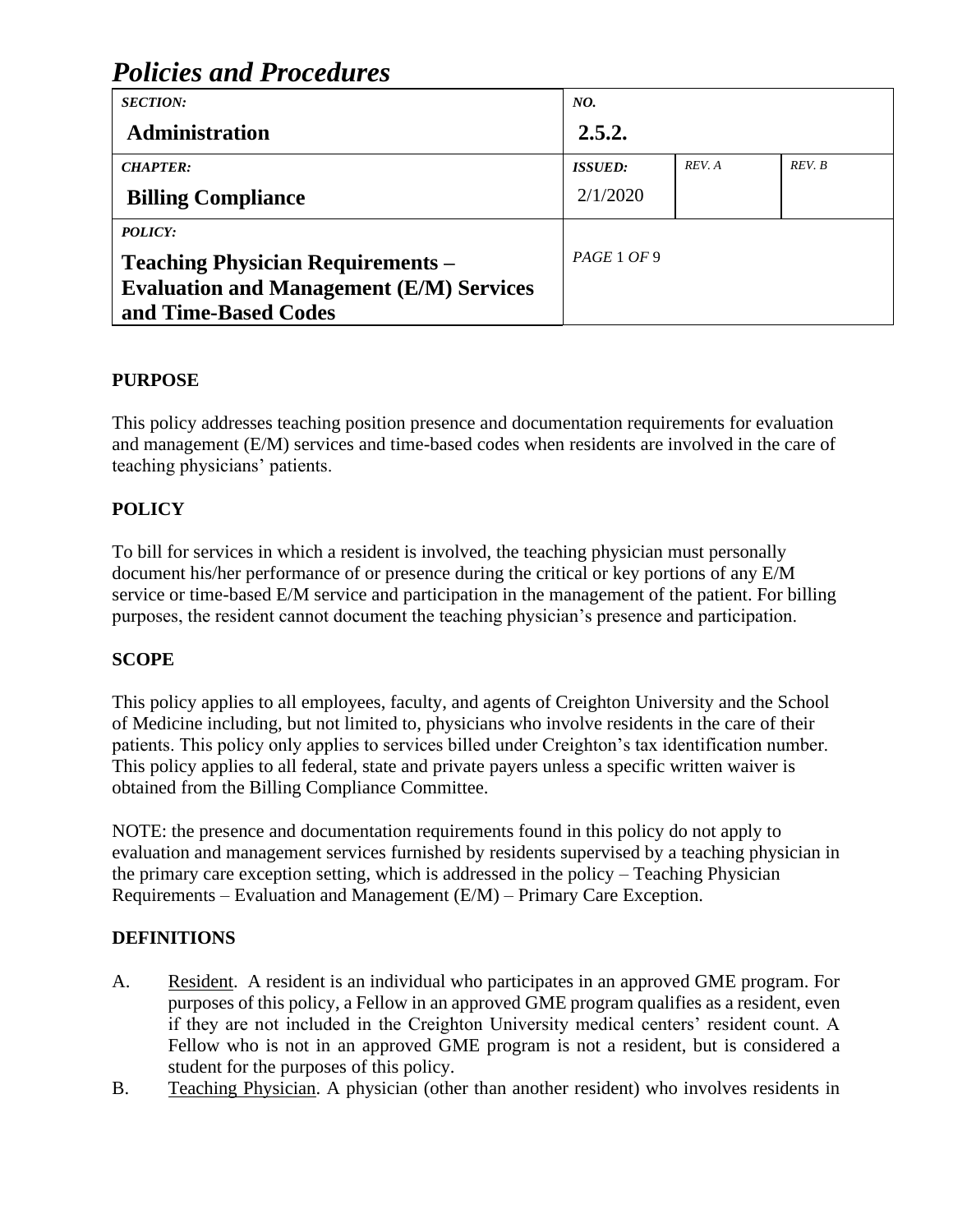| <b>SECTION:</b>                                                                                                                       | NO.                   |        |        |
|---------------------------------------------------------------------------------------------------------------------------------------|-----------------------|--------|--------|
| <b>Administration</b>                                                                                                                 | 2.5.2.                |        |        |
| <b>CHAPTER:</b>                                                                                                                       | <i><b>ISSUED:</b></i> | REV. A | REV. B |
| <b>Billing Compliance</b>                                                                                                             | 2/1/2020              |        |        |
| <i>POLICY:</i><br><b>Teaching Physician Requirements –</b><br><b>Evaluation and Management (E/M) Services</b><br>and Time-Based Codes | PAGE 2 OF 9           |        |        |

the care of his/her patients.

- C. Student. A student means an individual who participates in an accredited educational program (e.g., a medical school) that is not an approved GME program. A student is NEVER CONSIDERED A RESIDENT for purposes of this policy.
- D. Critical or Key Portions. That part(s) of the service that the teaching physician determines is (are) critical or key portion(s). These terms are interchangeable.
- E. Physically Present. This means that the Teaching Physician is located in the same room (or partitioned or curtained area) as the patient and/or performs a face-to-face service.

#### **PROCEDURES**

#### **A. Evaluation and Management Services (Excluding Time-based E/M Codes)**

#### 1. Teaching Physician Presence Requirement

In order to bill for E/M service when a Resident is involved, the Teaching Physician must either:

- a. Personally perform the E/M service; or
- b. Be physically present during the critical or key portions of the E/M service that a Resident performs
- 2. Teaching Physician Documentation Requirement
	- a. Teaching Physician Documentation of Presence and Participation. In order to bill for E/M services when a resident is involved, the teaching physician must personally document at least the following:
		- 1) That the Teaching Physician performed the service or was physically present during the key or critical portions of the service when performed by the resident;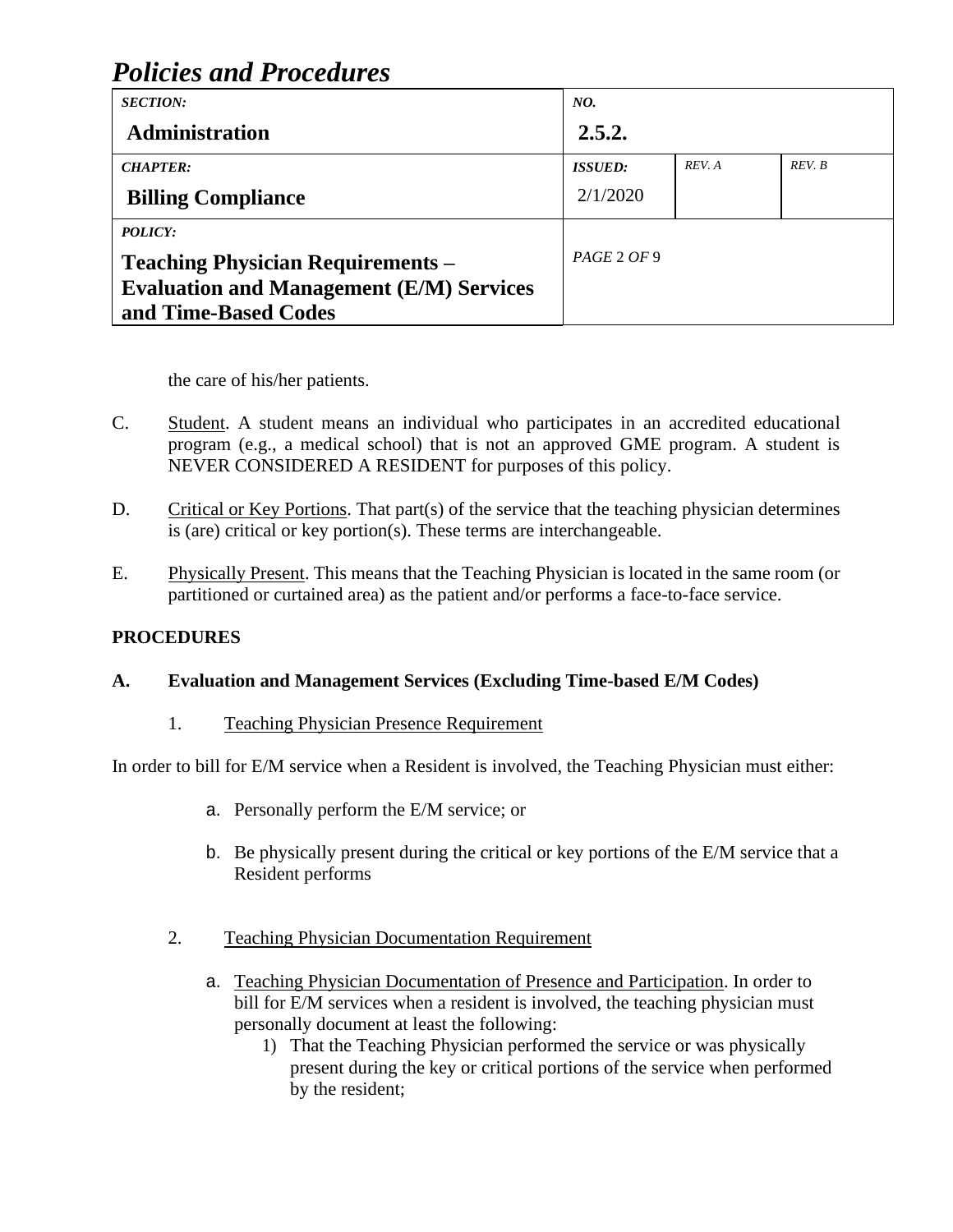| <b>SECTION:</b>                                                                                                                | NO.                   |        |        |
|--------------------------------------------------------------------------------------------------------------------------------|-----------------------|--------|--------|
| <b>Administration</b>                                                                                                          | 2.5.2.                |        |        |
| <b>CHAPTER:</b>                                                                                                                | <i><b>ISSUED:</b></i> | REV. A | REV. B |
| <b>Billing Compliance</b>                                                                                                      | 2/1/2020              |        |        |
| POLICY:<br><b>Teaching Physician Requirements –</b><br><b>Evaluation and Management (E/M) Services</b><br>and Time-Based Codes | PAGE 3 OF 9           |        |        |

2) The Teaching Physician's participation in the management of the patient.

The Resident's documentation of Teaching Physician presence and participation is not sufficient to establish the presence and participation of the Teaching Physician for billing purposes.

- b. Teaching Physician Reference to Resident Note.
	- 1) When a Resident has written a note and the Teaching Physician desires to utilize the Resident's note for documentation and billing purposes, the Teaching Physician's note must reference the Resident's note. For payment, the composite of the Teaching Physician's entry and the Resident's entry together must support the medical necessity and the level of the service billed.
	- 2) The Teaching Physician can only reference the note of a Resident on his/her service (e.g., Cardiologist can only reference the note of a Resident who is currently rotating through the Cardiologist's service).
	- 3) A Resident's documentation may be utilized by only one Teaching Physician (i.e. more than one Teaching Physician may not utilize a single Resident's documentation).
	- 4) If the Resident's services occur on a different date than the Teaching Physician service, then the Teaching Physician should identify the date of the Resident's note to which he/she is referring.
- c. Documentation Stamps, Stickers, Templates, Checklists and Macros.
	- 1) In a paper medical record system, documentation stamps, stickers, templates and checklists are not permissible as the sole Teaching Physician documentation. If properly drafted and used, a documentation stamp, sticker, template or checklist may be used to supplement a Teaching Physician's personal, handwritten note. Any Teaching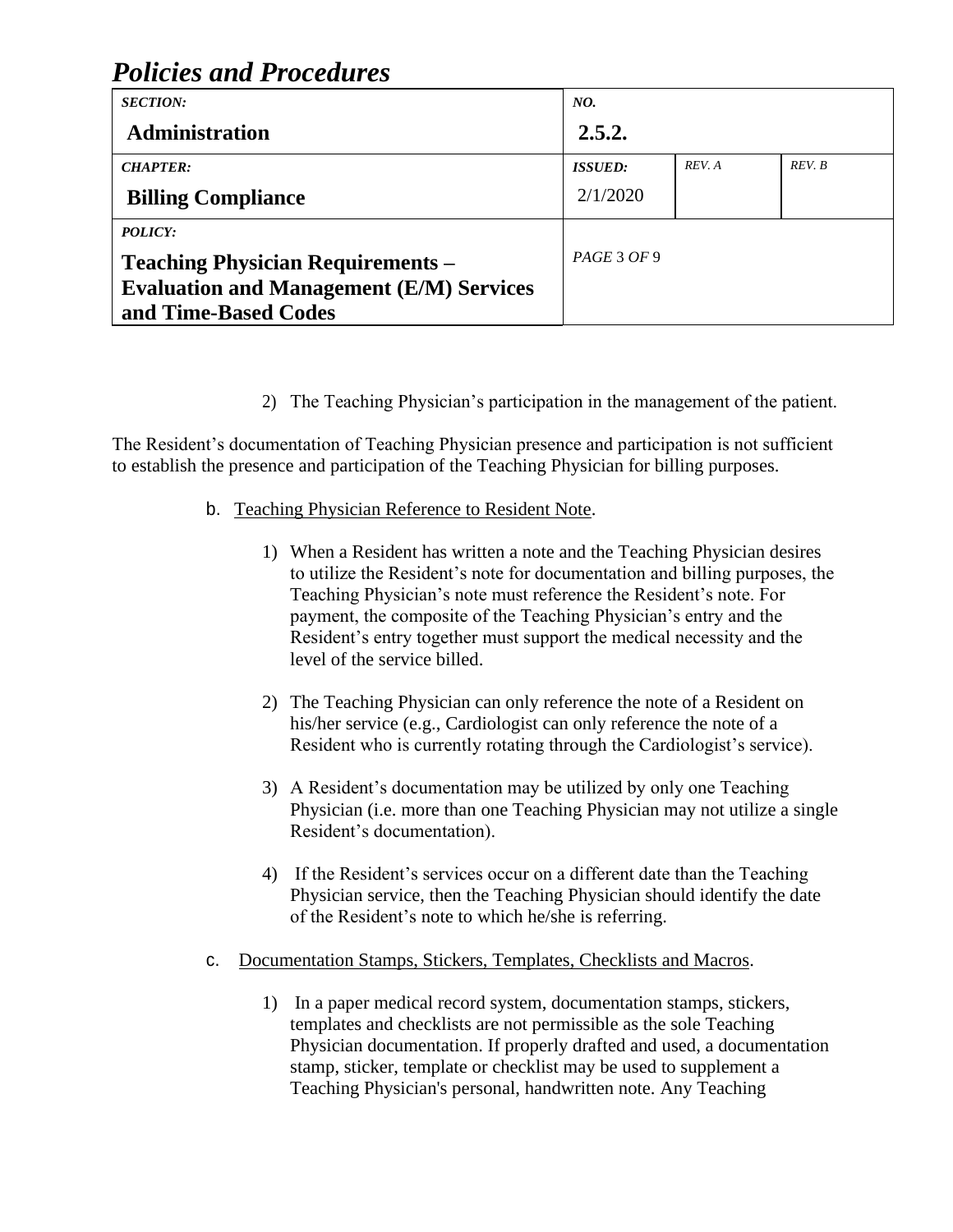| <b>SECTION:</b>                                                                                                                | NO.                   |        |        |
|--------------------------------------------------------------------------------------------------------------------------------|-----------------------|--------|--------|
| <b>Administration</b>                                                                                                          | 2.5.2.                |        |        |
| <b>CHAPTER:</b>                                                                                                                | <i><b>ISSUED:</b></i> | REV. A | REV. B |
| <b>Billing Compliance</b>                                                                                                      | 2/1/2020              |        |        |
| POLICY:<br><b>Teaching Physician Requirements –</b><br><b>Evaluation and Management (E/M) Services</b><br>and Time-Based Codes | PAGE 4 OF 9           |        |        |

Physician desiring to use a documentation stamp, sticker, template or checklist for any part of his/her documentation must submit the proposed stamp, sticker, template or checklist to the Billing Compliance Committee and receive approval prior to use. Use of an unapproved documentation stamp, sticker, template or checklist may result in audit findings for the Teaching Physician, education, charge corrections and/or other corrective actions.

2) When using an electronic medical record, it is acceptable for the Teaching Physician to use a macro (defined below) as the required personal documentation if the Teaching Physician adds it personally in a secured (password protected) system. In addition to the Teaching Physician's macro, either the Resident or the Teaching Physician must provide customized information that is sufficient to support a medical necessity determination for the services provided. The note in the electronic medical record must sufficiently describe the specific services furnished to the specific patient on the specific date. It is insufficient documentation if both the Resident and the Teaching Physician use macros only. A "macro" is defined as a command in a computer or dictation application that automatically generates predetermined text that is not edited by the user.

See Appendix "A" for examples of proper Teaching Physician documentation and Appendix "B" for examples of improper Teaching Physician documentation.

3. Use of Medical Students Note.

Any contribution and participation of a student to the performance of a billable service (other than the review of systems and/or past family/social history which are not separately billable, but are taken as part of an E/M service) must be performed in the physical presence of a teaching physician or physical presence of a resident in otherwise billable service meeting the presence and documentation requirements.

Students may document services in the medical record. However, the teaching physician must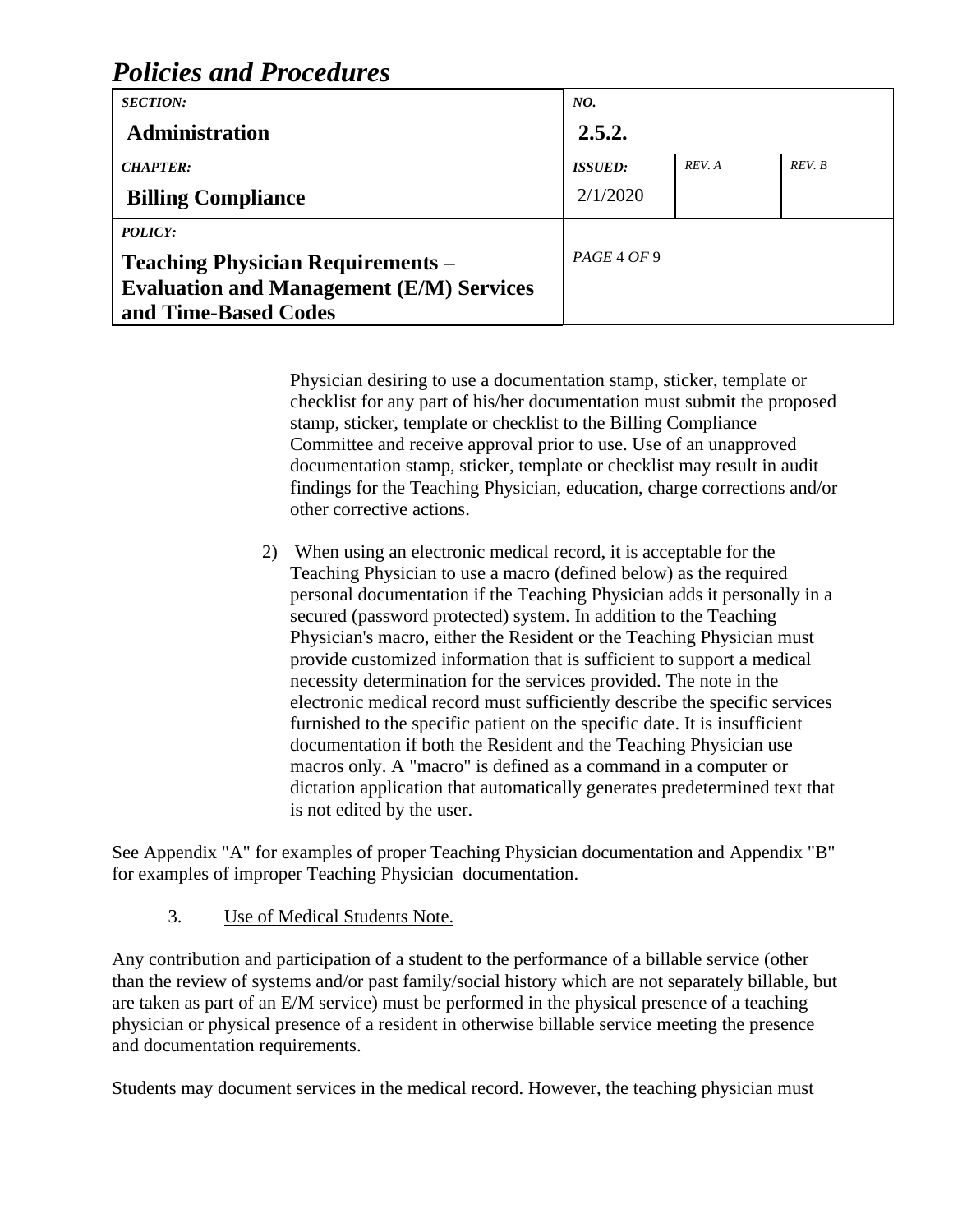| <b>SECTION:</b>                                                                                                                | NO.            |        |        |
|--------------------------------------------------------------------------------------------------------------------------------|----------------|--------|--------|
| <b>Administration</b>                                                                                                          | 2.5.2.         |        |        |
| <b>CHAPTER:</b>                                                                                                                | <b>ISSUED:</b> | REV. A | REV. B |
| <b>Billing Compliance</b>                                                                                                      | 2/1/2020       |        |        |
| POLICY:<br><b>Teaching Physician Requirements –</b><br><b>Evaluation and Management (E/M) Services</b><br>and Time-Based Codes | PAGE 5 OF 9    |        |        |

verify in the medical record all student documentation or findings, including history physical exam and/or medical decision-making. The teaching physician must personally perform (or reperform) the physical exam and medical-decision-making activities of the E/M service being billed, but may verify any student documentation of them in the medical record, rather than redocumenting this work.

#### **B. Time-Based E/M Codes**

#### 1. Teaching Physician Presence Requirement

For E/M services determined on the basis of time, the Teaching Physician must be present for the period of time for which the claim is being made. For example, if the code describes a service of from 20 to 30 minutes, the Teaching Physician must be present for 20 to 30 minutes. A Teaching Physician may not add time spent by the Resident and absent of the Teaching Physician to the Teaching Physician's time to select the E/M service code.

The following codes fall within this category of services:

Individual medical psychotherapy; Critical care services; Hospital discharge day management; E/M services in which counseling and/or coordination of care dominates (more than 50%) the encounter, and time is considered the key or controlling factor to qualify for a particular level of E/M service; Prolonged services; and Care plan oversight.

#### 2. Teaching Physician Documentation Requirement.

The Teaching Physician must personally document his/her time for time – based codes. The Teaching physician shall not include the resident's time for purposes of documenting time.

### **C. Level of Service to be Billed**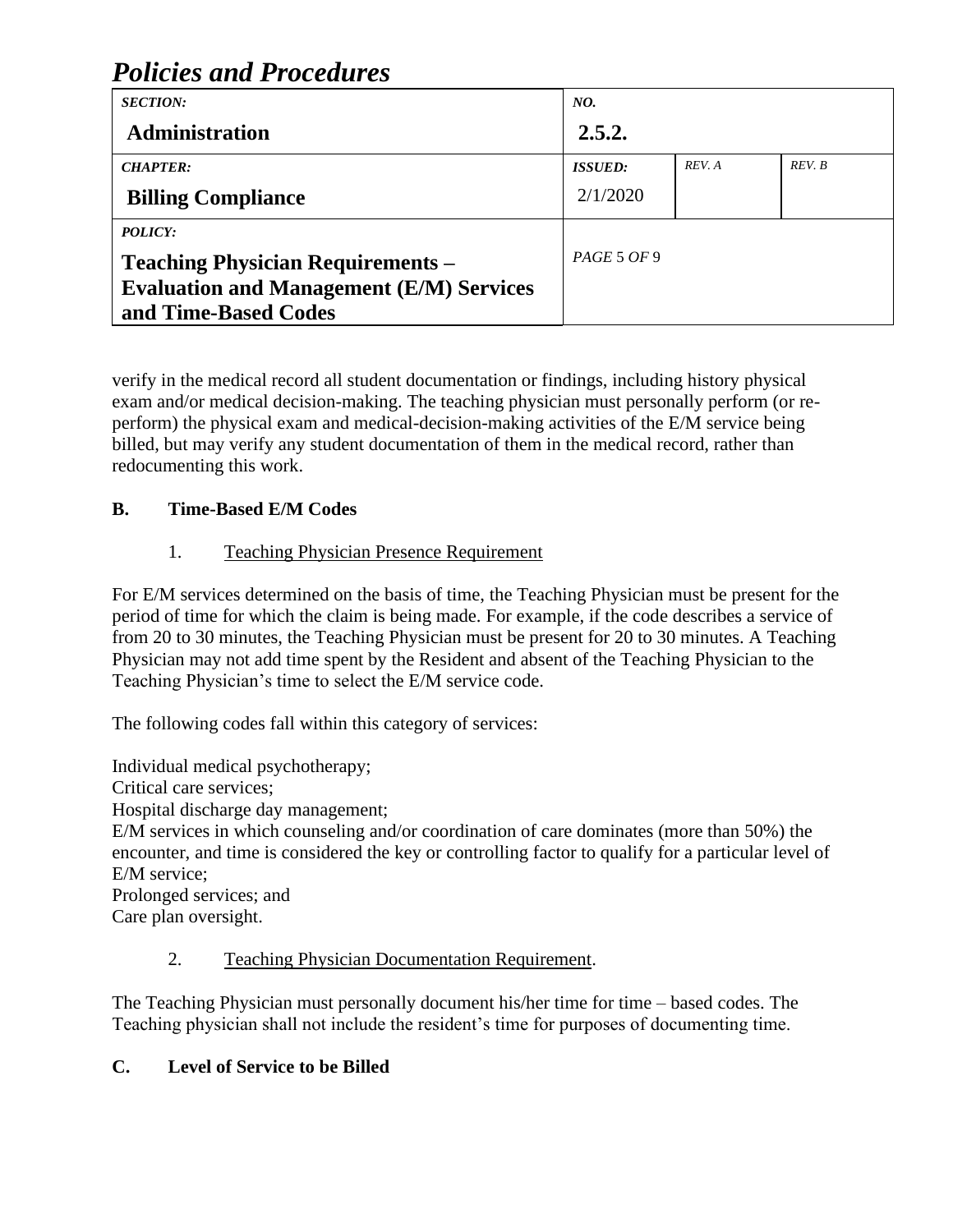| <b>SECTION:</b>                                                                                                                | NO.                   |        |        |
|--------------------------------------------------------------------------------------------------------------------------------|-----------------------|--------|--------|
| <b>Administration</b>                                                                                                          | 2.5.2.                |        |        |
| <b>CHAPTER:</b>                                                                                                                | <i><b>ISSUED:</b></i> | REV. A | REV. B |
| <b>Billing Compliance</b>                                                                                                      | 2/1/2020              |        |        |
| POLICY:<br><b>Teaching Physician Requirements –</b><br><b>Evaluation and Management (E/M) Services</b><br>and Time-Based Codes | PAGE 6 OF 9           |        |        |

Evaluation and management services involving residence shall only be billed when the teaching physician personally documents his/her presence and participation in accordance with this policy.

The appropriate level of E/M service to be billed shall be based on "Documentation Guidelines for Evaluation and Management Services" developed by the American Medical Association (AMA) and the Health Care Financing Administration (HCFA) and implemented by the Centers for Medicare and Medicaid Services (CMS), formally known as HCFA. The level of E/M service billed should be based on the combined entries of the Teaching Physician and Resident in the medical record that support the medical necessity of the service.

#### **D. Medicare Teaching Physician Modifier**

A "GC" modifier must be added to codes for all Medicare services where Residents are involved in providing services (outside the primary care exception setting) with a Teaching Physician. "Involved" means providing "hands on" care or services OR watching care or services being provided by a Teaching Physician for educational purposes.

### **ADMINISTRATION**

Questions regarding this policy should be addressed to the Billing Compliance Committee.

### **AMENDMENTS OR TERMINATION OF POLICY**

The University reserves the right to modify, amend, or terminate this policy at any time.

### **REFERENCES/RELATED POLICIES**

42 U.S.C. §1395u(b)(7)(A); 42 CFR §415.170-172; Medicare Claims Processing Manual, Chapter 12, Section 100; Medicare Teaching Physician Questions & Answers, December 2003, Association of American Medical Colleges.

CMS SCENARIOS - TEACHING PHYSICIAN E/M SERVICES (Rev. 2303, Issued 09-14-11, Effective: 06-01-11, Implementation: 07-26-11)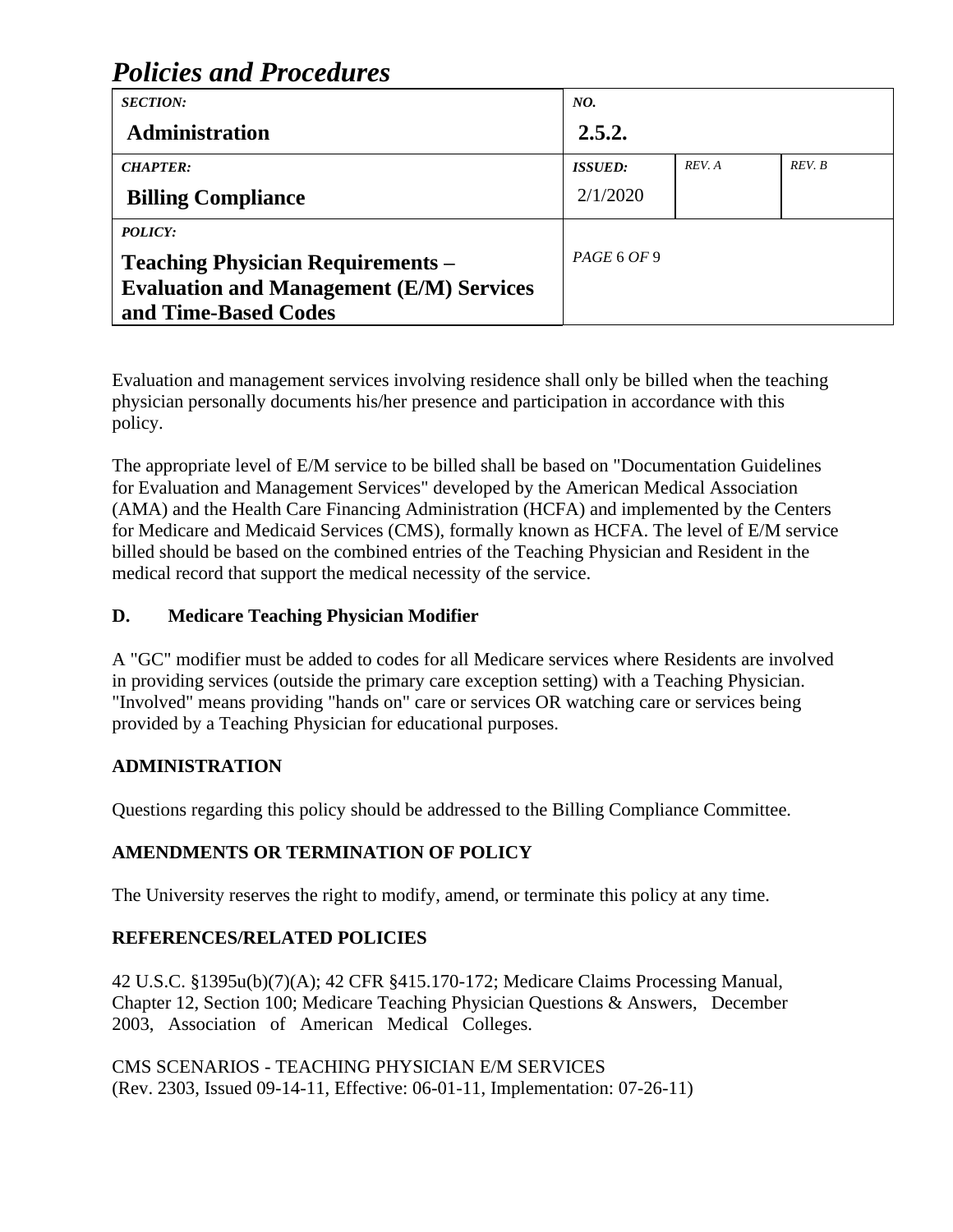| <b>SECTION:</b>                                                                                                                | NO.                   |        |        |
|--------------------------------------------------------------------------------------------------------------------------------|-----------------------|--------|--------|
| <b>Administration</b>                                                                                                          | 2.5.2.                |        |        |
| <b>CHAPTER:</b>                                                                                                                | <i><b>ISSUED:</b></i> | REV. A | REV. B |
| <b>Billing Compliance</b>                                                                                                      | 2/1/2020              |        |        |
| POLICY:<br><b>Teaching Physician Requirements –</b><br><b>Evaluation and Management (E/M) Services</b><br>and Time-Based Codes | PAGE 7 OF 9           |        |        |

*SCENARIO 1* - Teaching Physician performs E/M Service without the Resident

The Teaching Physician personally performs all the required elements of an E/M service without a resident. In this scenario the resident may or may not have performed the E/M service independently.

• No Resident Note. In the absence of a note by a resident, the Teaching Physician must document as he/she would document an E/M service in a non-teaching setting.

Resident Note. Where a resident has written notes, the Teaching Physician's note may reference the resident's note. The Teaching Physician must document that he/she performed the critical or key portion(s) of the service and that he/she was directly involved in the management of the patient.

Examples of Minimally Acceptable Documentation

Admitting Note: "I performed a history and physical examination of the patient and discussed his management with the resident. I reviewed the resident's note and agree with the documented findings and plan of care."

Follow-up Visit: "Hospital Day #3. I saw and evaluated the patient. I agree with the findings and the plan of care as documented in the resident's note."

Follow-up Visit: "Hospital Day #5. I saw and examined the patient. I agree with the resident's note, except the heart murmur is louder, so I will obtain an echo to evaluate."

NOTE: In any of these situations, if there are no resident's notes, the Teaching Physician must document as he/she would document an E/M service in a non- teaching setting.

*SCENARIO 2* - Teaching Physician Present with the Resident.

The resident performs the elements required for an E/M service in the presence of, or jointly with, the teaching physician and the resident documents the service. In this case, the Teaching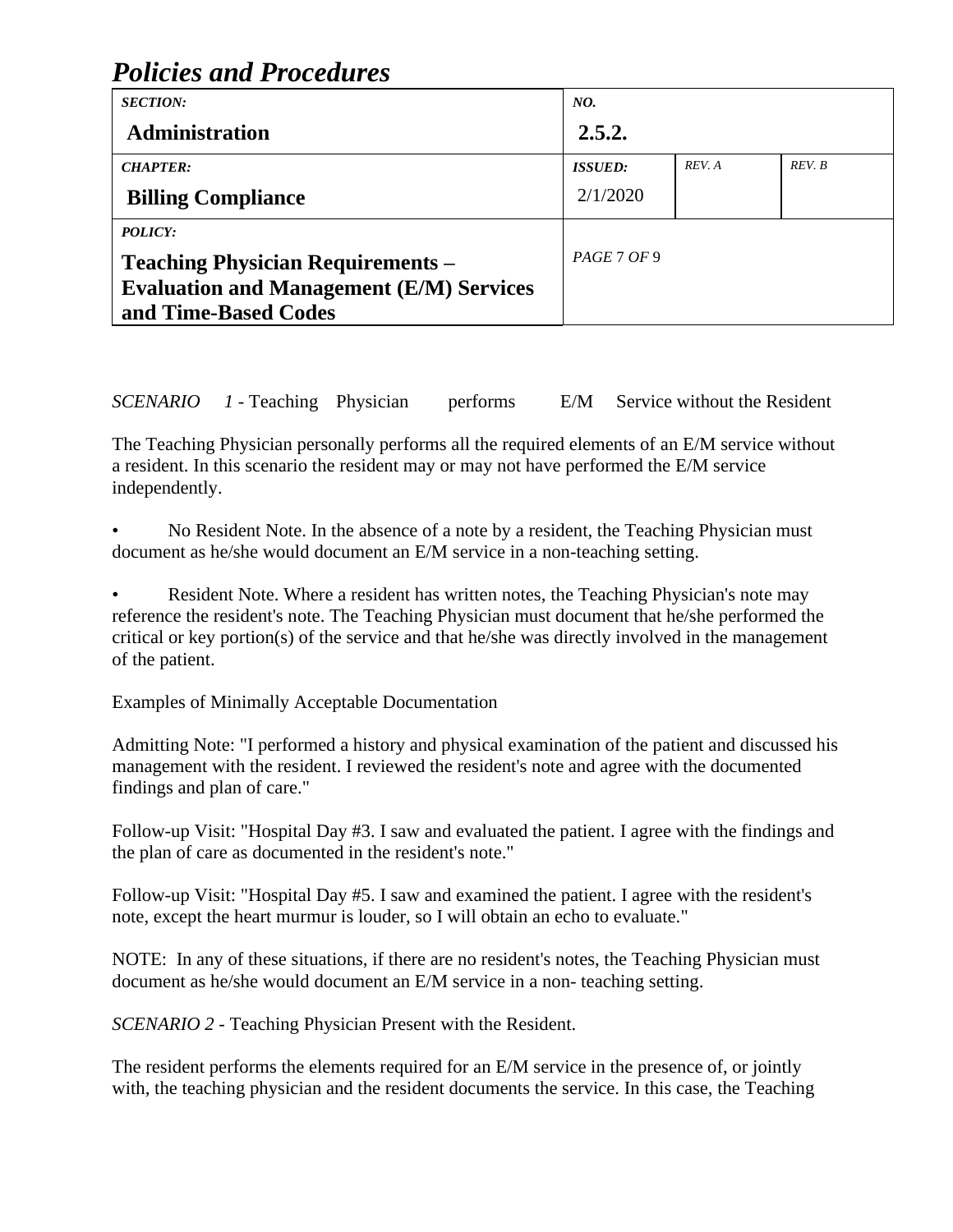| <b>SECTION:</b>                                                                                                                | NO.            |        |        |
|--------------------------------------------------------------------------------------------------------------------------------|----------------|--------|--------|
| <b>Administration</b>                                                                                                          | 2.5.2.         |        |        |
| <b>CHAPTER:</b>                                                                                                                | <b>ISSUED:</b> | REV. A | REV. B |
| <b>Billing Compliance</b>                                                                                                      | 2/1/2020       |        |        |
| POLICY:<br><b>Teaching Physician Requirements –</b><br><b>Evaluation and Management (E/M) Services</b><br>and Time-Based Codes | PAGE 8 OF 9    |        |        |

Physician must document that he/she was present during the performance of the critical or key portion(s) of the service and that he/she was directly involved in the management of the patient. The Teaching Physician's note should reference the resident's note. For payment, the composite of the Teaching Physician's entry and the resident's entry together must support the medical necessity and the level of the service billed by the Teaching Physician.

Examples of Minimally Acceptable Documentation:

Initial or Follow-up Visit: "I was present with resident during the history and exam. I discussed the case with the resident and agree with the findings and plan as documented in the resident's note."

Follow-up Visit: "I saw the patient with the resident and agree with the resident's findings and plan."

*SCENARIO 3* - Teaching Physician Performs Service with or without the Resident present.

The resident performs some or all of the required elements of the service in the absence of the Teaching Physician and documents his/her service. The Teaching Physician independently performs the critical or key portion(s) of the service with or without the resident present and, as appropriate, discusses the case with the resident. In this instance, the Teaching Physician must document that he/she personally saw the patient, personally performed critical or key portions of the service, and participated in the management of the patient. The Teaching Physician's note should reference the resident's note. For payment, the composite of the Teaching Physician's entry and the resident's entry together must support the medical necessity of the billed service and the level of the service billed by the Teaching Physician.

Examples of Minimally Acceptable Documentation:

Initial Visit: "I saw and evaluated the patient. I reviewed the resident's note and agree, except that picture is more consistent with pericarditis than myocardial ischemia. Will begin NSAIDs."

Initial or Follow-up Visit: "I saw and evaluated the patient. Discussed with resident and agree with resident's findings and plan as documented in the resident's note."